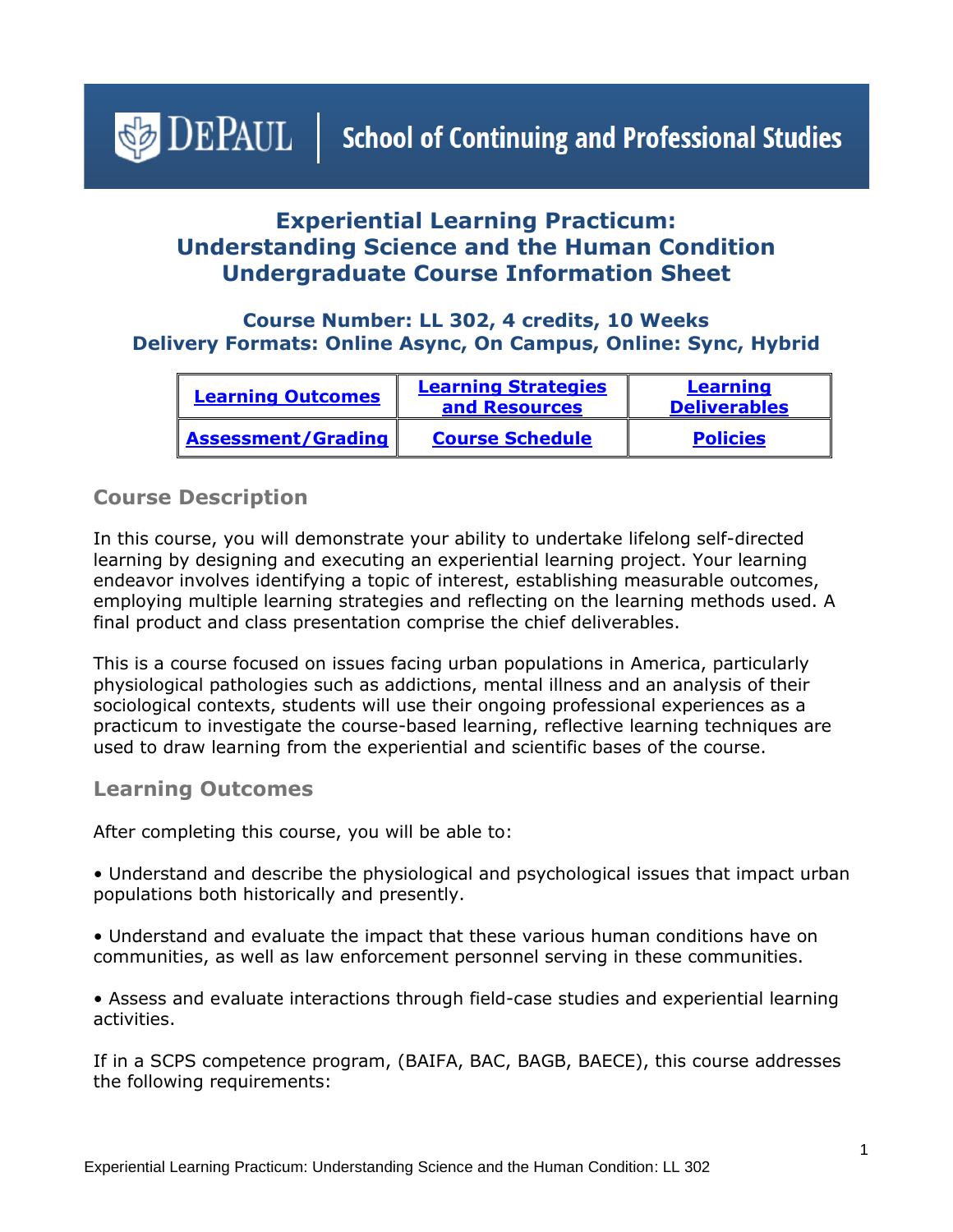| Competence | Competence Statement / Criteria                                                     |
|------------|-------------------------------------------------------------------------------------|
| L10        | Can reflect on the learning process and methods used in an experiential<br>project. |
| 111        | To be written by faculty/student.                                                   |

## <span id="page-1-0"></span>**Learning Strategies and Resources**

Some learning activities, assignments and deadlines will vary depending on the delivery format of the course and may differ slightly from what is presented in this document. Learning Strategies include readings, discussions, independent research, instructor and media presentations and experiential learning activities including a field research assignment.

# **Required Readings**

Books and learning materials are available at the DePaul bookstore, at [http://depaul](http://depaul-loop.bncollege.com/)[loop.bncollege.com,](http://depaul-loop.bncollege.com/) or through alternative sources.

Beck, Aaron (1999) Prisoners of Hate: The Cognitive Basis of Anger, Hostility, and Violence. Harper, New York. ISBN# 0-06019377-8

Additional readings may be available on Electronic Reserve, at the [DePaul Library.](https://library.depaul.edu/services/Pages/Course-Reserves-Services.aspx) Login to Ares Course Reserves and select the course. Log in using your Campus Connect User ID and password. You will then get a page listing the courses in which you're enrolled that have readings posted in Ares. Click on the title of this course and the list of our electronic reserve readings will be displayed.

## <span id="page-1-1"></span>**Learning Deliverables**

Students will complete several writing and research assignments: Smaller low-stakes writing assignments, personal essays and academic-style bibliography of references.

Since this course is designed to be highly experiential and interactive, there are 18 discussion forums across the course to allow for a highly interactive learning environment. Each discussion topic is weighted with points. Students are expected to post on-time prior to the close of the module, otherwise the interactive nature of the discussion is lost. Student cannot receive full points for late posts.

#### **[Back to Top](#page-0-1)**

#### <span id="page-1-2"></span>**Assessment of Student Learning**

Online: Students will be expected to post reflections on the readings to the discussion board in-between seminar sessions each discussion section. Late postings will only be awarded 1/2 credit. For the maximum number of points responses on the D2L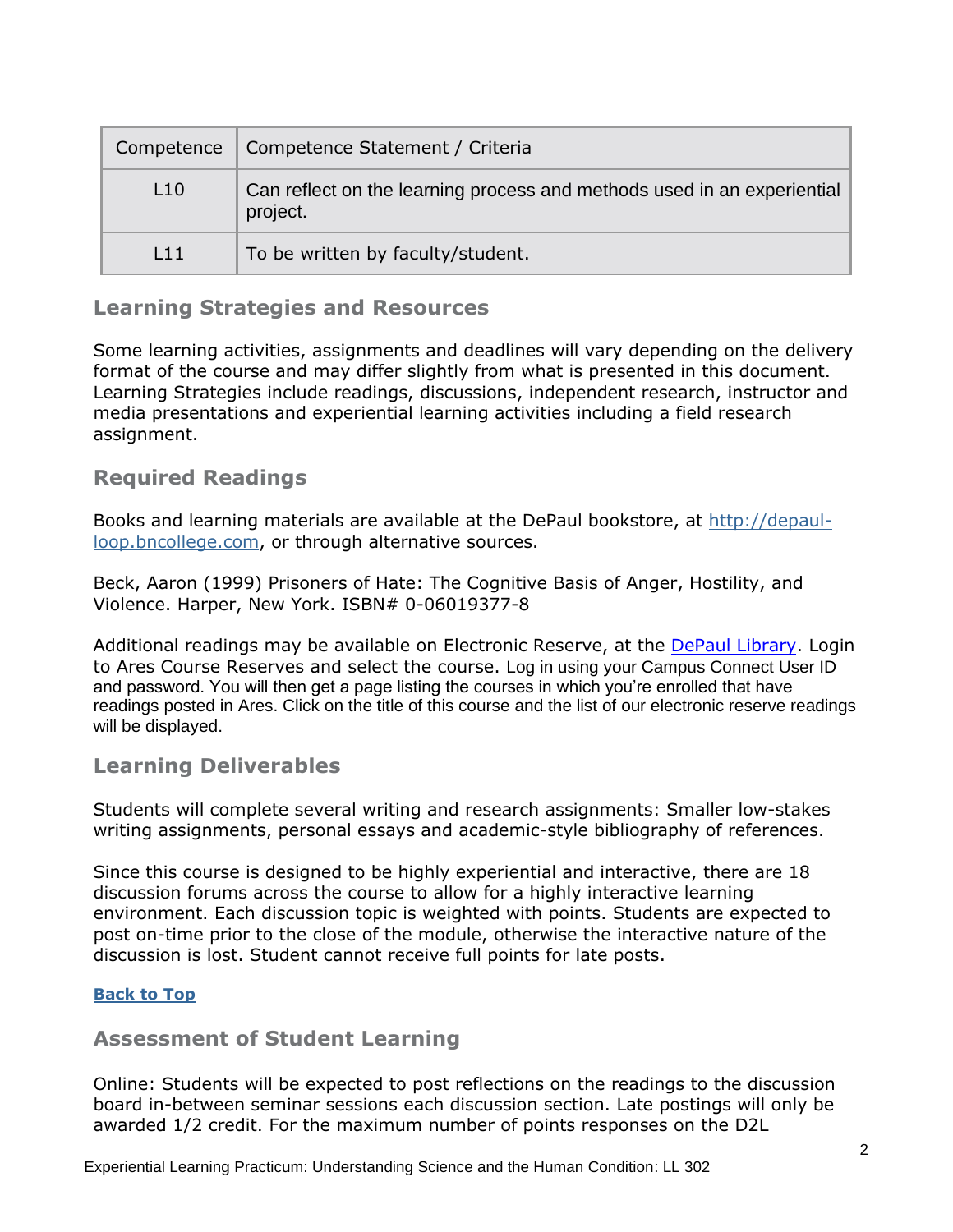discussion board should be well written, detailed and insightful. Students will be allowed to add to or supplement on-time postings if they are insufficient for full points.

In-Virtual ZOOM Class: Students will be expected to actively engage in all classroom activities including being well prepared for each class meeting by having done all the required readings and assignments.

Written Assignments: All written assignments should be done using APA 6th edition (or MLA is an option as well) and contain the minimum number of scholarly sources required.

# **Distribution of Grade Points**

| <b>Discussion Board Posts</b>                  | $11\%$ |
|------------------------------------------------|--------|
| Zoom Synchronous Course Participation          | 22%    |
| Pre-course Written Essay                       | 16%    |
| Individual Research Group Presentation Project | 22%    |
| Reflective Summary Analysis                    | $11\%$ |
| Post-course Essay Assignment                   | 16%    |

## **Grading Scale**

| $A = 95$ to 100 | $A - = 91$ to 94  | $B+ = 88$ to 90 |
|-----------------|-------------------|-----------------|
| $B = 85$ to 87  | $B - = 81$ to 84  | $C+ = 77$ to 80 |
| $C = 73$ to 76  | $C = 69$ to 72    | $D+ = 65$ to 68 |
| $D = 61$ to 64  | $F = 60$ or below | <b>INC</b>      |

#### **[Back to Top](#page-0-1)**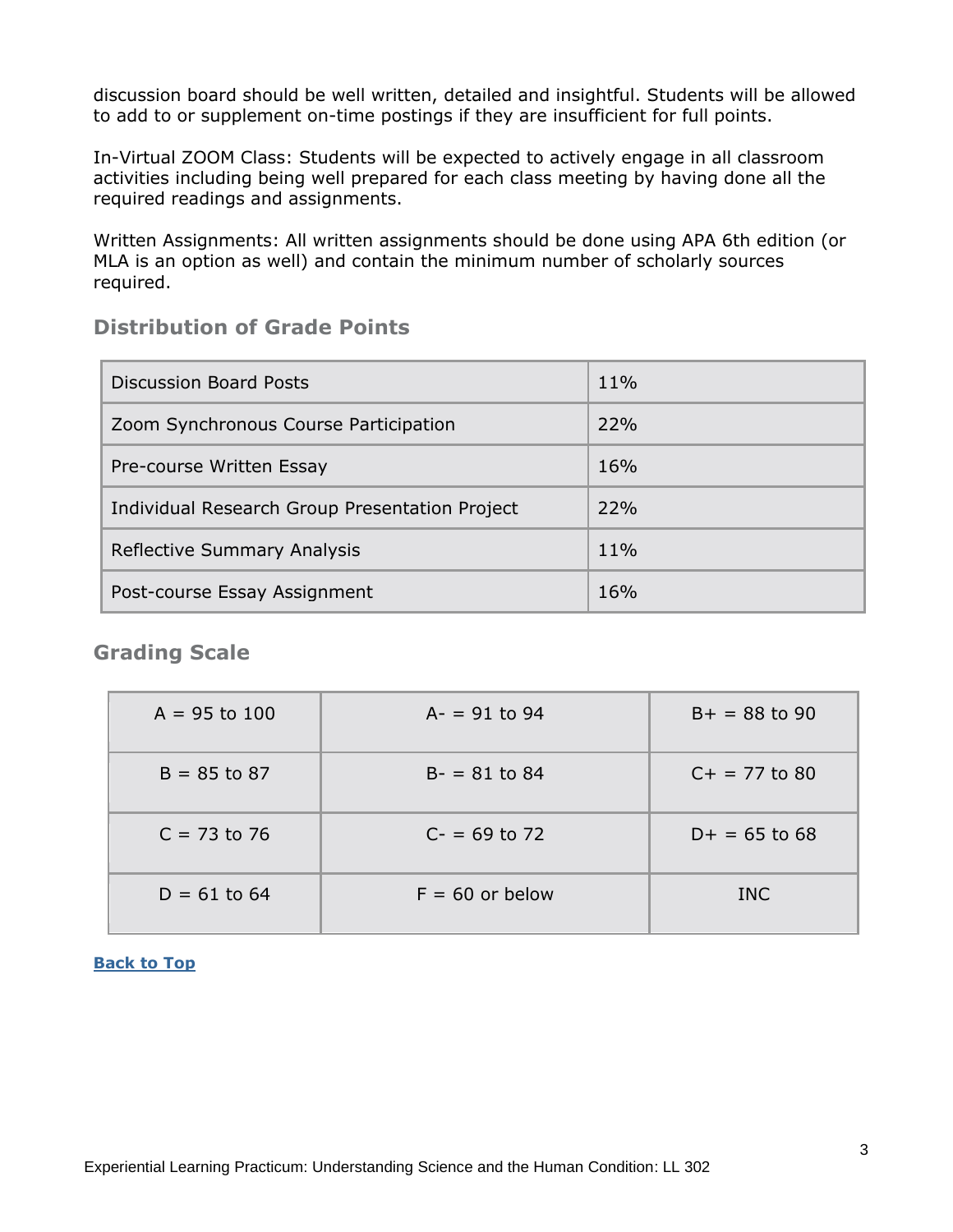# <span id="page-3-0"></span>**Course Schedule**

| <b>Week and</b><br><b>Module Title</b> | <b>Readings TBA</b> | <b>Assignments</b>                                                                                              |
|----------------------------------------|---------------------|-----------------------------------------------------------------------------------------------------------------|
| Week 1,<br>Module 1:                   |                     | Pre-course written essay                                                                                        |
| Week 2,<br>Module 2:                   |                     |                                                                                                                 |
| Week 3,<br>Module 3:                   |                     | Individual research<br>annotated bibliography<br>(5-10 sources) for the<br><b>GROUP presentation</b><br>project |
| Week 4,<br>Module 4:                   |                     | Reflective Summary<br>Analysis                                                                                  |
| Week 5,<br>Module 5:                   |                     |                                                                                                                 |
| Week 6,<br>Module 6:                   |                     |                                                                                                                 |
| Week 7,<br>Module 7:                   |                     |                                                                                                                 |
| Week 8,<br>Module 8:                   |                     |                                                                                                                 |
| Week 9,<br>Module 9:                   |                     |                                                                                                                 |
| Week 10,<br>Module 10:                 |                     | Post-course essay<br>assignment                                                                                 |